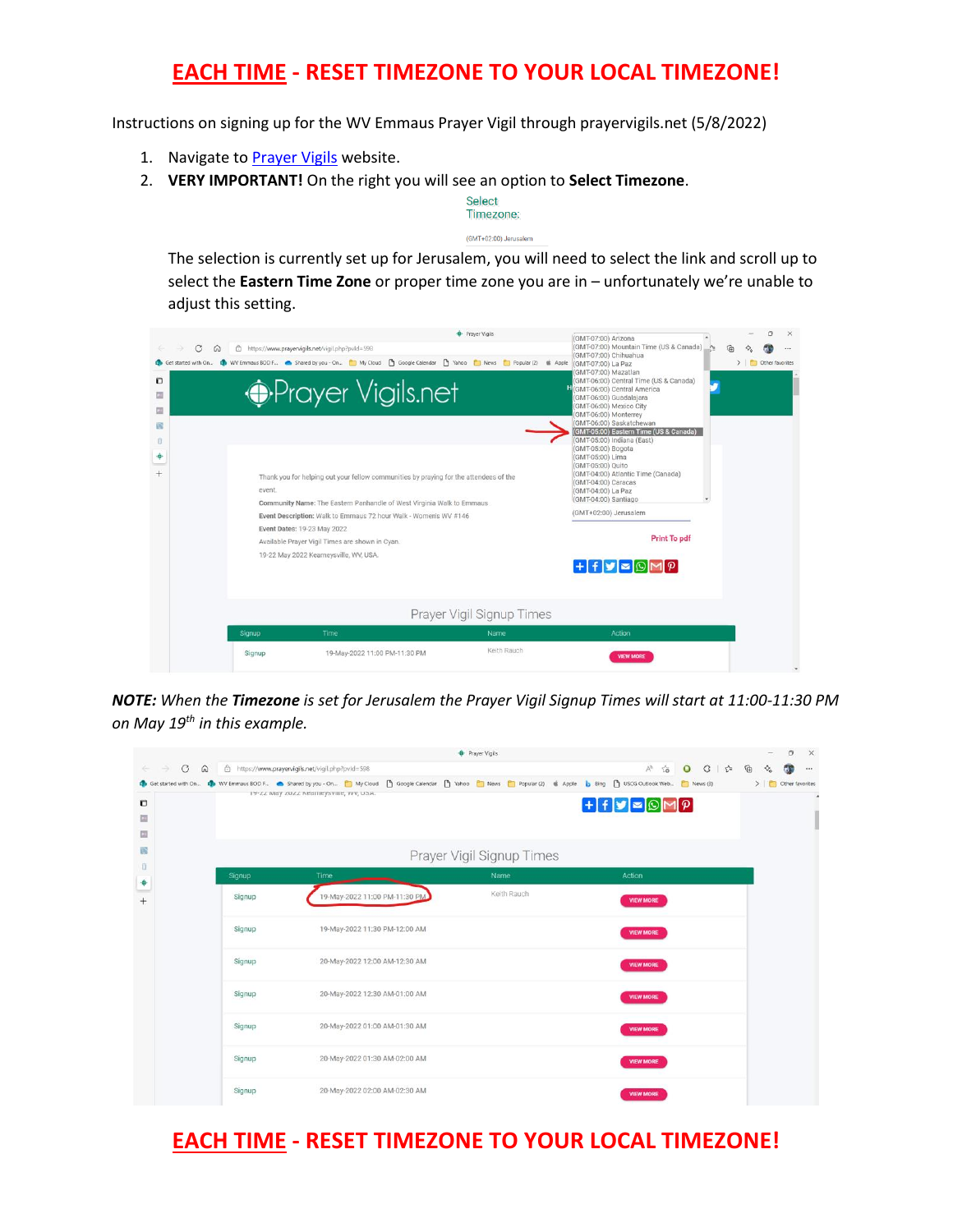## **EACH TIME - RESET TIMEZONE TO YOUR LOCAL TIMEZONE!**

Selecting **Timezone** for **Eastern Time** the Prayer Vigil Signup Times will start at 4:00-4:30 PM as shown in the following screenshots.

|                 | <b>+</b> Prayer Vigils                                                                                                                                                                                                                                                           |                                                                                                                                | ο                 |
|-----------------|----------------------------------------------------------------------------------------------------------------------------------------------------------------------------------------------------------------------------------------------------------------------------------|--------------------------------------------------------------------------------------------------------------------------------|-------------------|
| G<br>⋒          | https://www.prayervigils.net/vigil.php?pvId=598                                                                                                                                                                                                                                  | $\forall_{\theta}$<br>۲ò                                                                                                       |                   |
| started with On | WV Emmaus BOD F Shared by you - On [ ]My Cloud [ ]Google Calendar [ ]Yahoo [ ]News [ ]Popular (2) ( ( Apple   b Bing [ ]YSCG Outlook Web                                                                                                                                         | News (3)                                                                                                                       | > Other favorites |
| o<br>f)         | <b><i>•Prayer Vigils.net</i></b><br>Thank you for helping out your fellow communities by praying for the attendees of the<br>event.<br>Community Name: The Eastern Panhandle of West Virginia Walk to Emmaus<br>Event Description: Walk to Emmaus 72 hour Walk - Women's WV #146 | <b>f</b> y<br><b>CONTACT US</b><br><b>HOME</b><br><b>ABOUT US</b><br>Select Timezone:<br>(GMT-05:00) Eastern Time (US & Canad- |                   |
|                 | Event Dates: 19-22 May 2022<br>Available Prayer Vigil Times are shown in Cyan.<br>19-22 May 2022 Kearneysville, WV, USA.                                                                                                                                                         | <b>Print To pdf</b>                                                                                                            |                   |
|                 | Prayer Vigil Signup Times                                                                                                                                                                                                                                                        |                                                                                                                                |                   |
|                 | Name<br>Signup<br>Time                                                                                                                                                                                                                                                           | Action                                                                                                                         |                   |
|                 | Keith Rauch<br>19-May-2022 04:00 PM-04:30 PM<br>Signup                                                                                                                                                                                                                           | <b>VIEW MORE</b>                                                                                                               |                   |

3. Select **Signup** from the left of the screen to sign up for desired spot. Prayer times are in half hour increments.

|                                                                                                                                                                               |                                                   |                               |  | <b>+</b> Prayer Vigils    |  |                                                          |                  |           |                                                         | $\qquad \qquad$         | 0 | $\times$    |
|-------------------------------------------------------------------------------------------------------------------------------------------------------------------------------|---------------------------------------------------|-------------------------------|--|---------------------------|--|----------------------------------------------------------|------------------|-----------|---------------------------------------------------------|-------------------------|---|-------------|
| G<br>$\rightarrow$<br>$\leftarrow$                                                                                                                                            | 6 https://www.prayervigils.net/vigil.php?pvld=598 |                               |  |                           |  |                                                          | Ah.<br>సం        | $\bullet$ | $G \upharpoonright \mathcal{L}^* \quad \textcircled{G}$ | $\diamondsuit_{\alpha}$ |   | $\cdots$    |
| 6 Get started with On @ WV Emmaus BOD F . Shared by you - On [ My Cloud [ B Google Calendar [ B Vahoo   Mews   Popular (2)   & Apple   b Bing [ B USCG Outlook Web [ News (3) |                                                   |                               |  |                           |  |                                                          |                  |           |                                                         | > Other favorites       |   |             |
| Ð                                                                                                                                                                             |                                                   |                               |  |                           |  | $ + f $ y $ \approx$ $\text{\o}$ $\text{\o}$ $\text{\o}$ |                  |           |                                                         |                         |   | $\Delta$    |
| <b>Dill</b>                                                                                                                                                                   |                                                   |                               |  |                           |  |                                                          |                  |           |                                                         |                         |   |             |
| $\overline{28}$                                                                                                                                                               |                                                   |                               |  |                           |  |                                                          |                  |           |                                                         |                         |   |             |
| 露                                                                                                                                                                             |                                                   |                               |  | Prayer Vigil Signup Times |  |                                                          |                  |           |                                                         |                         |   |             |
| $\begin{array}{c} \square \end{array}$                                                                                                                                        | Signup                                            | Time                          |  | Name                      |  | Action                                                   |                  |           |                                                         |                         |   |             |
| ٠                                                                                                                                                                             | Signup                                            | 19-May-2022 04:00 PM-04:30 PM |  | Keith Rauch               |  |                                                          | <b>VIEW MORE</b> |           |                                                         |                         |   |             |
| $^{+}$                                                                                                                                                                        |                                                   |                               |  |                           |  |                                                          |                  |           |                                                         |                         |   |             |
|                                                                                                                                                                               |                                                   | 19-May-2022 04:30 PM-05:00 PM |  |                           |  |                                                          | <b>VIEW MORE</b> |           |                                                         |                         |   |             |
|                                                                                                                                                                               | Signup                                            | 19-May-2022 05:00 PM-05:30 PM |  |                           |  |                                                          | <b>VIEW MORE</b> |           |                                                         |                         |   |             |
|                                                                                                                                                                               | Signup                                            | 19-May-2022 05:30 PM-06:00 PM |  |                           |  |                                                          | <b>VIEW MORE</b> |           |                                                         |                         |   |             |
|                                                                                                                                                                               | Signup                                            | 19-May-2022 06:00 PM-06:30 PM |  |                           |  |                                                          | <b>VIEW MORE</b> |           |                                                         |                         |   |             |
|                                                                                                                                                                               | Signup                                            | 19-May-2022 06:30 PM-07:00 PM |  |                           |  |                                                          | <b>VIEW MORE</b> |           |                                                         |                         |   |             |
|                                                                                                                                                                               | Signup                                            | 19-May-2022 07:00 PM-07:30 PM |  |                           |  |                                                          | <b>VIEW MORE</b> |           |                                                         |                         |   |             |
|                                                                                                                                                                               |                                                   |                               |  |                           |  |                                                          |                  |           |                                                         |                         |   | $\mathbf w$ |

## **EACH TIME - RESET TIMEZONE TO YOUR LOCAL TIMEZONE!**